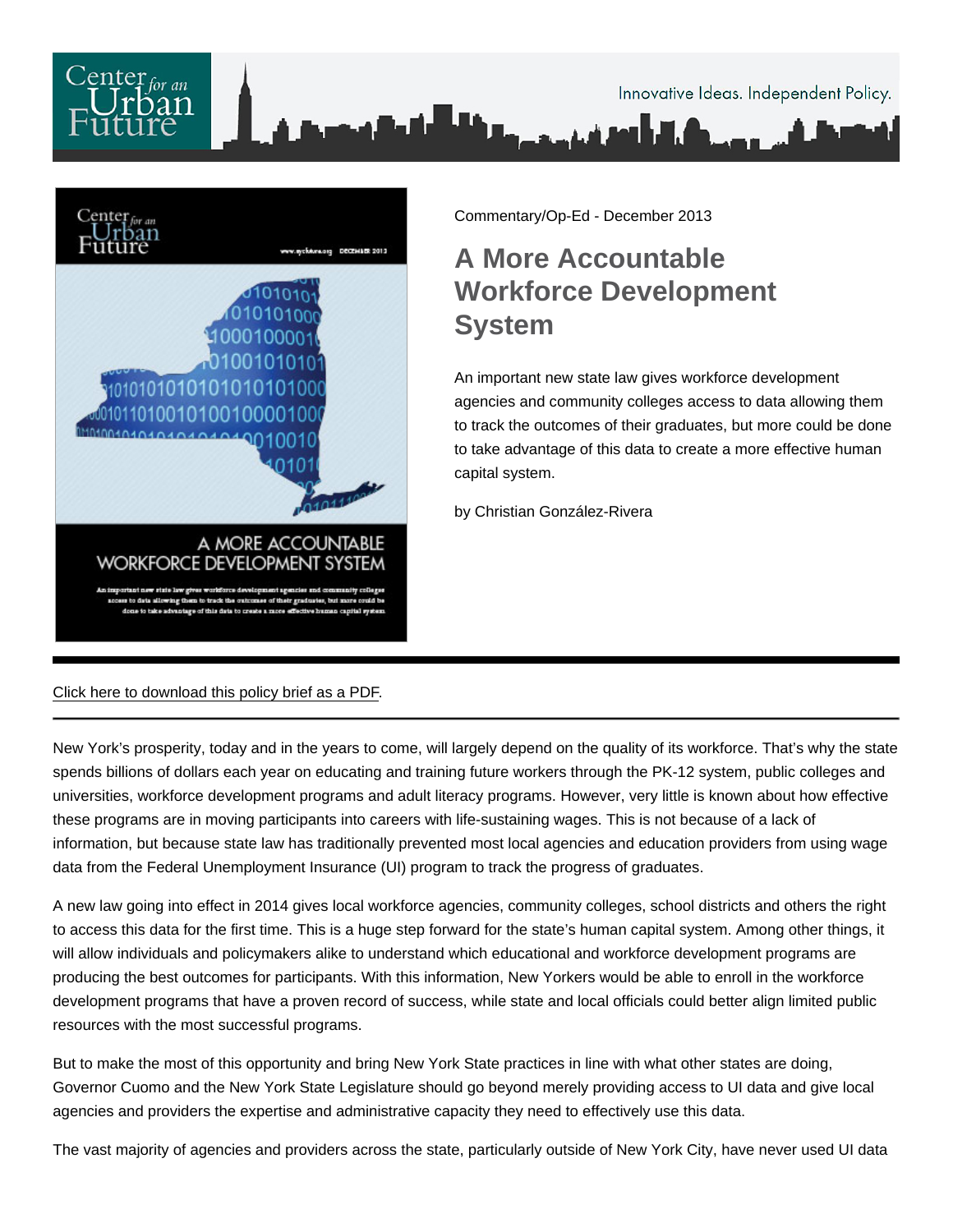before, or created and interpreted the longitudinal studies that incorporate it. And according to experts we interviewed for this policy brief, creating effective program assessments requires significant IT capacity and scientific expertise, in addition to any up-front costs of redesigning programs based on their results.

New York would do well to follow the examples of several states, including Florida, Maryland and Washington, that have overcome these obstacles by creating a statewide office and data warehouse that could help local agencies and providers conduct and interpret their own assessments. This would allow all agencies regardless of size equal access to program evaluation while allaying privacy concerns around individual wage information. It may also open the door to smarter statelevel economic development strategies that build coherently off of regional human capital assets.

"Until now, workforce development providers and funders have not had access to wage reporting system data that can provide a comprehensive way to evaluate which programs work and which don't. Solving this piece of the puzzle was critical. Without this data, judgments could not be made on the strength of public, private and nonprofit training programs across the city."

Last year, human capital development programs in New York State spent \$450 million from federal, state, local, and private sources; community college programs through CUNY and SUNY spent an additional \$3 billion. The goal of all these programs is to help people become more employable by equipping them with the skills and social supports they need to get and retain employment, increase their earnings, and become self-sufficient. But in the absence of any data on how the participants of these programs are doing in the labor market, it is impossible for educators and workforce development practitioners to know for sure what kind of an impact they're having.

"Until now, workforce development providers and funders have not had access to wage reporting system data that can provide a comprehensive way to evaluate which programs work and which don't," said Merrill Pond, a senior vice president at the Partnership for New York City. "Solving this piece of the puzzle was critical. Without this data, judgments could not be made on the strength of public, private and nonprofit training programs across the city."

"We are going to be able to look at earnings of our graduates, for the first time ever," adds Suri Duitch, university dean for continuing education at CUNY. "That's really important."

To establish effectiveness, educators need to know not only whether students got a job after graduation but whether they stayed in a job and were able to move into higher paying positions. If a program is effective, then its participants should do better on these metrics than similarly situated residents who never went through the program.

As it happens, the New York State Department of Labor (DOL) already has all the information evaluators need to make these determinations. Unemployment insurance (UI) wage records exist for almost every employee in the state, and because they are indexed by Social Security number they can be linked to an individual's K-12 school records, college transcripts, record of participation in human capital development programs, and any other piece of information about the individual that is indexed by Social Security number. All of this can provide a detailed picture of how participants in specific educational programs are faring in the labor market.

"What this gives you, even if it is retrospective, is data on your human resources supply chain," says Davis Jenkins, a senior research associate at the Community College Research Center at Columbia University. "It's astounding to me that states haven't used that information more."

As an example, the administrators of a training program for physician's assistants could use UI data to see whether their program helped increase alumni earnings, and whether it helped them get employment more quickly and keep it for a longer period of time compared to a control group. Similarly, people who are shopping around for a physician assistant training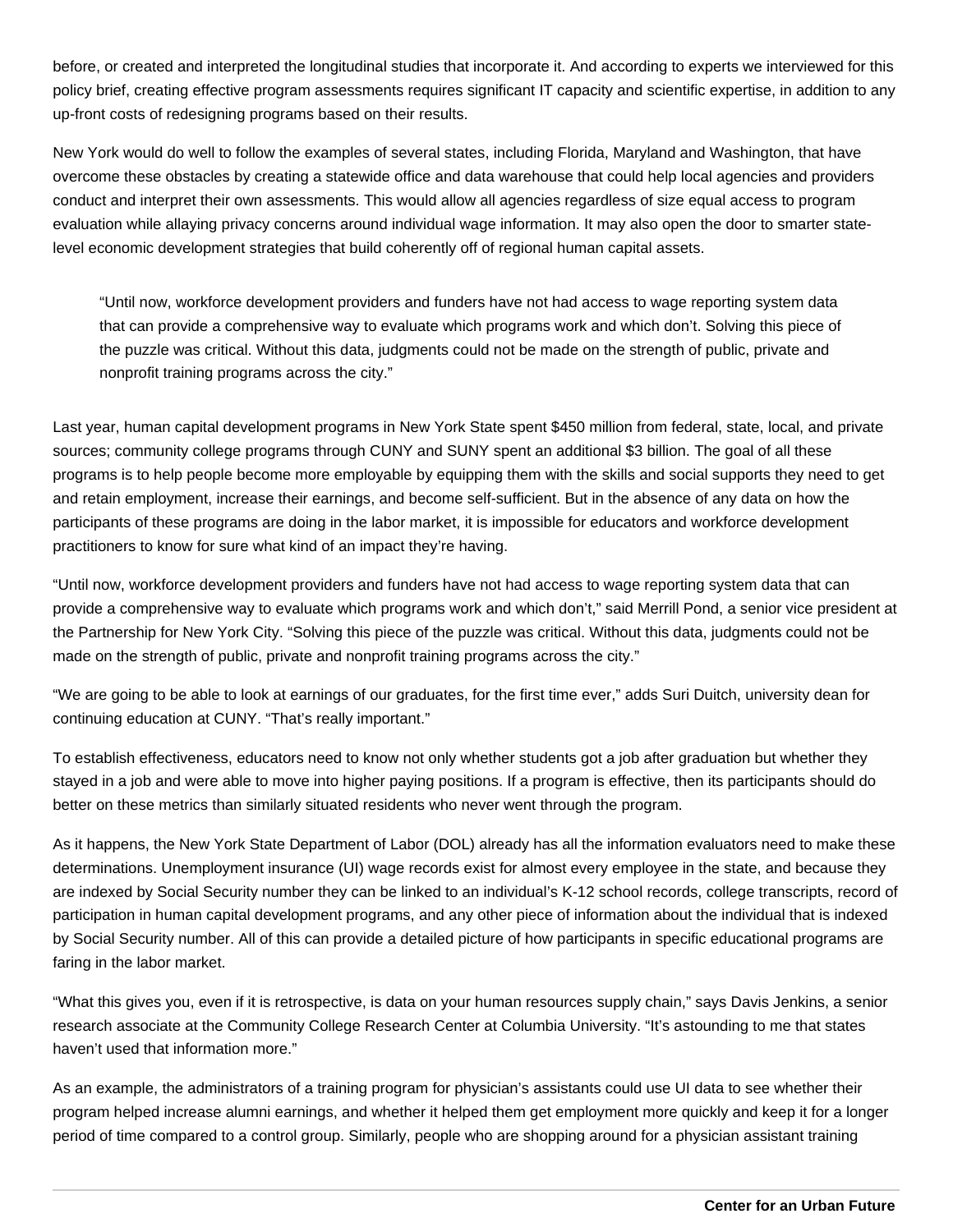program would be able to look at aggregate program performance information and see how alumni of each program fared in the job market. Having access to longitudinal data on workforce outcomes would even enable local governments to formulate sector-based economic development strategies.

"If an employer went up to Governor Cuomo and said, 'I can hire 500 welders here in this upstate county over the next three years,' Cuomo couldn't tell them how many people are trained as welders in New York State, how many are out of work and are looking for welding jobs, how many people went through welding training programs, and how many are grads of programs that are successful in training welders," says Andy Van Kleunen, executive director of the National Skills Coalition, a national workforce development advocacy organization..

Before the recent legislation, the use of UI data for human capital assessments was rare in New York. Although local Workforce Investment Boards (WIBs) had the ability to apply to the state Department of Labor to gain special access to the records, not a single WIB had a memorandum of understanding with the DOL, and only a select number of agencies statewide ever used the data in their program assessments. The state's community colleges and other non WIA-funded human capital stakeholders, meanwhile, were all but barred from using this important data resource and had to resort instead to expensive and ineffective alumni surveys.

Assembly Bill 7911—which goes into effect on December 21st—finally changes all of that. For the first time, local Workforce Investment Boards, Community Colleges, four year colleges, school districts and others will have a much easier time using UI data in their program effectiveness assessments. At the same time, however, if these sorts of assessments are going to become a routine part of the state's workforce development efforts, giving local agencies access to the data won't always be enough by itself, particularly outside of New York City where they tend to have fewer employees and financial resources.

In order to have a truly accountable human capital system, many agencies and educational providers across the state will need financial and administrative support to create evaluations and interpret their results, redesign programs and create longterm economic development strategies that better align workforce assets with opportunities in the economy. Longitudinal studies can be complex and expensive to implement. Many of the agencies that have already started to design and use them tend to hire evaluation consultants to provide the brainpower, though they still need to dedicate staff resources to work with the consultants.

Moreover, making individual agencies and organizations across the state design and implement their own studies without any direction or input from state officials is liable to be expensive and wasteful.

"The wrong thing to do would be to have individual groups doing this all by themselves," says Merrill Pond of the Partnership for New York City. "Individual workforce development groups should be focused on service delivery, not on pulling WRS data and doing research."

One agency director who has experience using this data told us that it took four to six months just to build up the administrative capacity to interpret the results and implement changes. "You need the kind of data scientists who are appropriate to be working with this data," she says, "as well as one-time capital to create the IT infrastructure."

## **Lessons from Florida, Maryland and Washington**

Twenty-eight different states nationwide have already started to use UI data to measure the effectiveness of their workforce programs. And several of these states have gone beyond providing access to UI data to create centralized offices with expertise in wage tracking. In different ways, Florida, Maryland and Washington have all invested in the extra administrative capacity that local agencies and educational providers need in order to implement and interpret the kind of longitudinal studies that could make a big difference in their human capital investments.

The Washington State Workforce Training and Education Coordinating Board, for instance, conducts effectiveness studies for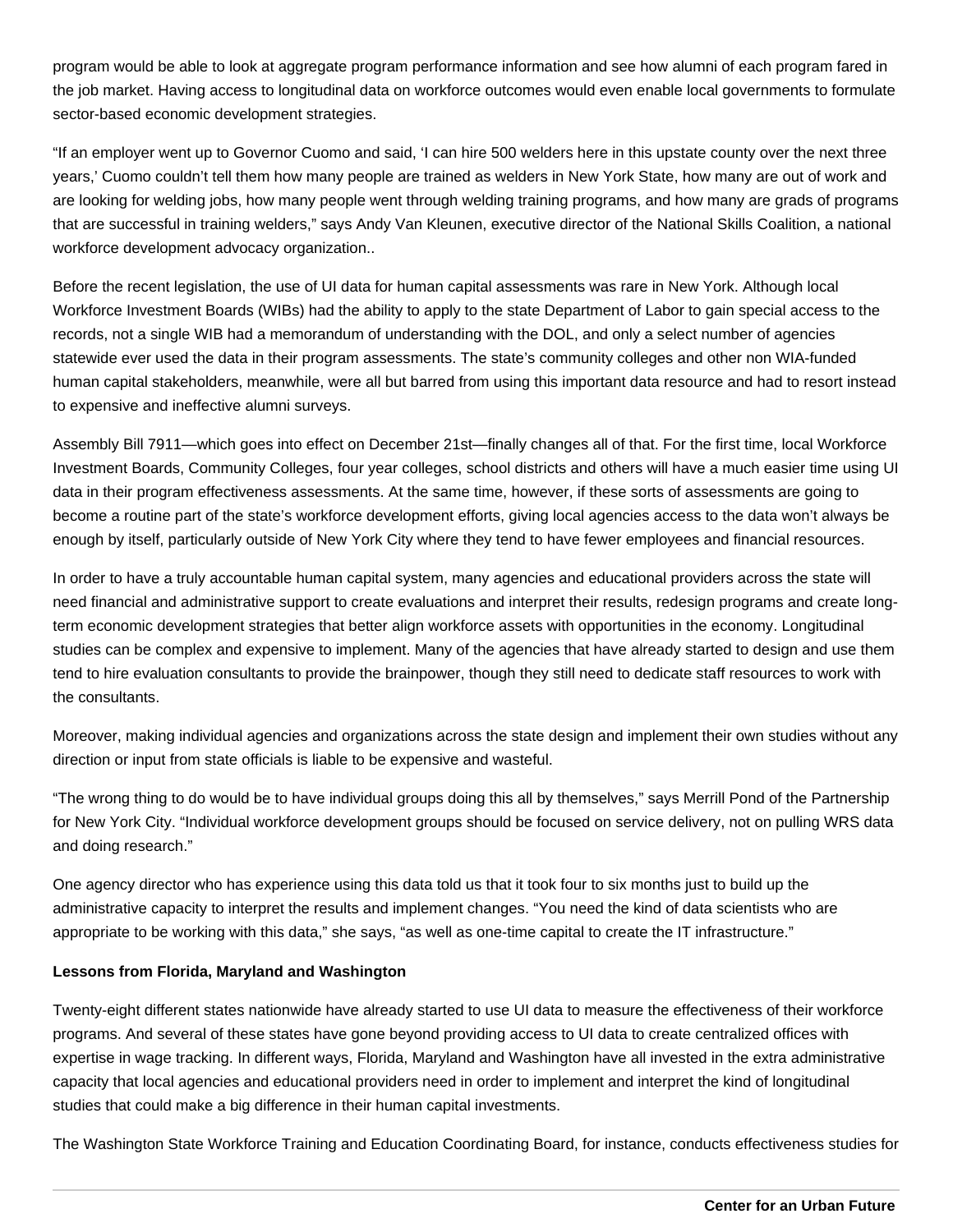all of its workforce programs every two years. Longitudinal data systems link educational records with UI data to provide a detailed look at how former participants are faring in the labor market. For each program or provider, the studies show how many of the participants got and kept a job for up to two years after finishing, how much they earned on average, what percent earned a credential, and their satisfaction level with the program. To show the difference the program makes for individuals, researchers in Washington compare the employment and earnings outcomes of participants to the outcomes of control groups comprised of people who did not participate. Finally, the Board calculates a return on investment both for participants and for taxpayers. A summary of each evaluation is publicly available on the Workforce Board's website, allowing taxpayers, policymakers, and potential participants to see which programs are most effective.

Washington State has been able to use their evaluation results to improve program offerings and restructure inefficient programs. For example, when research revealed that less than half of the participants in adult basic education programs obtained employment and that there was no net positive benefit in return on investment to either participants or taxpayers, the state began to look at why the programs were failing to meet their goals. After convening regional experts in economic development, workforce, commerce, education, and higher education, the Washington State Board for Community and Technical Colleges (SBCTC) created and tested a pilot program which eventually became the Integrated Basic Education and Skills Training (I-BEST) program. This program has now been implemented nationwide and has dramatically improved outcomes for adult basic education participants in the state and across the nation.

The SBCTC has also been able to use its UI data research to establish a funding system for community colleges called the Student Achievement Initiative that rewards individual colleges for helping students achieve milestones towards completion of their degree programs or certificates. The Board's research documented a "tipping point" in educational achievement; people who completed at least a one year certificate program, regardless of where they began their educational pathway, showed a considerable advantage in earnings over non-completers from their same cohorts. Dr. David Prince, the policy research director at SBCTC and one of the authors of the study, told us that program completion was the single most important factor for student success. "Over and over again," he says "we see that completion in and of itself is important. We can see it in the data."

Whether they are associate degree programs at state community colleges or six-month certificate courses, reducing the number of students who drop out or otherwise fail to graduate within in a reasonable amount of time is one of the surest ways to increase the state's return on investment. This insight was only made possible by creating studies that link UI data with educational records.

In Maryland, the Jacob France Institute (JFI) at the University of Baltimore is authorized by the state to serve a similar role to Washington's State Training and Education Board. The Institute serves as a repository for wage and labor market data that can be used in longitudinal studies and works with local agencies and organizations across Maryland to design and implement these studies. JFI even has data sharing agreements with several nearby states in order to be able to track students and workers who cross state borders.

JFI worked with the Baltimore public school system to follow a cohort of high school dropouts from the mid-1990s through seven years in the labor market. The results showed dramatic earnings level differences between dropouts and graduates. The Baltimore public schools incorporated this information into their guidance counselor materials, showing students at risk of dropping out what the consequences would be. JFI also worked with several apprenticeship programs in the state and was able to quantify the earnings advantage that accrues to those who complete the program versus those who do not. The Institute also does similar research using UI data to calculate how much of an impact community college programs have on the earnings of their graduates.

JFI established its role as the clearinghouse for longitudinal education and workforce data through the efforts of its executive director David Stevens, who along with a handful of other researchers working around the country in the 1970s was one of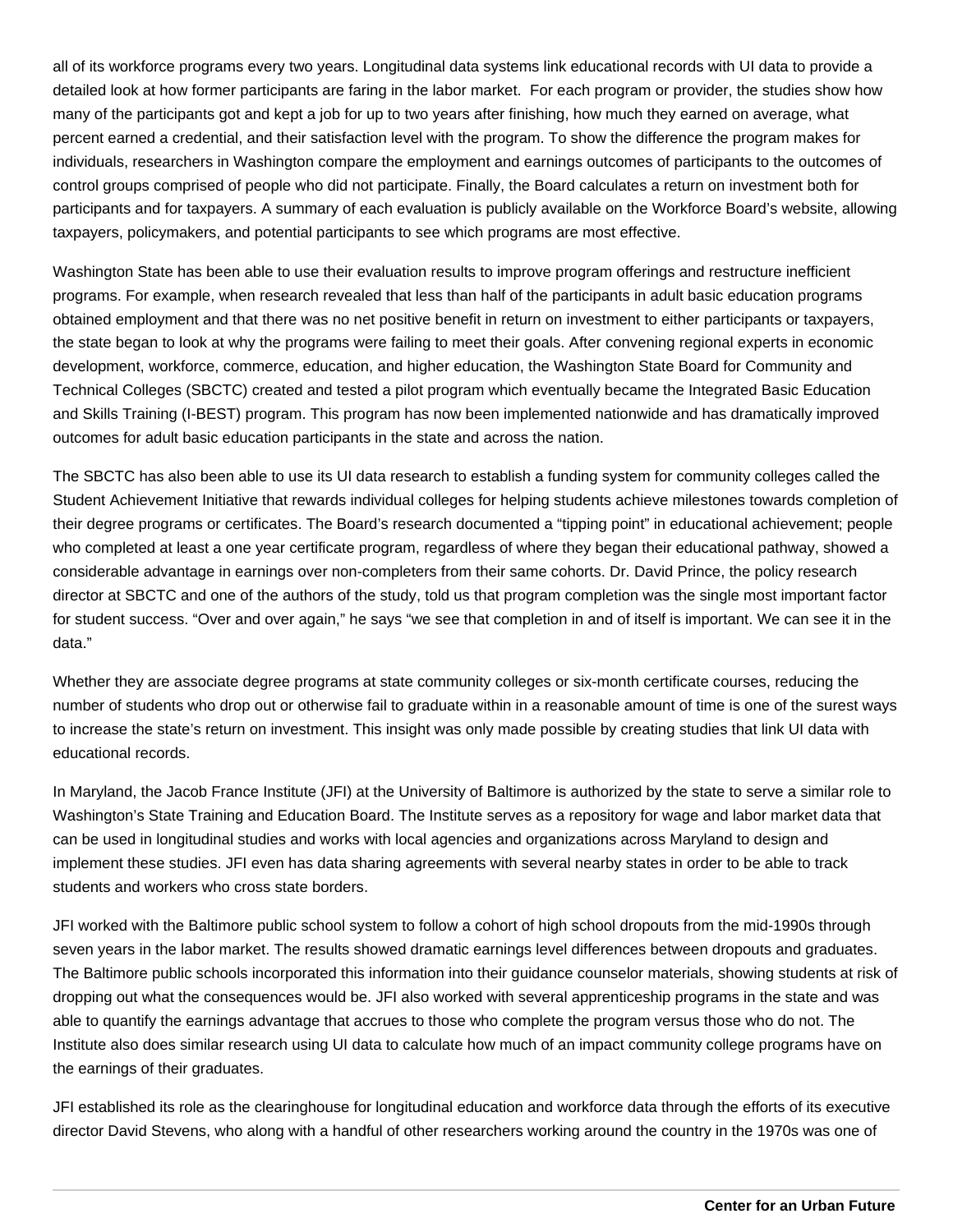the first to explore the value of UI data for doing evaluation of workforce and education programs. According to Treva Stack, an analyst who works with UI data at JFI, the work that the State of Maryland is able to do with this information is due to the trust that Mr. Stevens was able to garner over the years through being a responsible steward of the data. "The biggest challenge is trust," said Ms. Stack. "People don't like to lose control over their data. Because we have been doing this for so long, they trust us. We don't release results to anyone but the clients. Clients are in control of the data and their findings."

The Florida Education and Training Placement Information Program (FETPIP) is a data collection center housed in that state's Department of Education that collects data from universities, community colleges, schools, and other educational and workforce development programs, as well as demographic information and wage records, to create longitudinal datasets indexed to specific individuals. The matched records are kept on protected computers at FETPIP, where only a few staff have access to them.

FETPIP was authorized in 1988 through state legislation to "compile, maintain, and disseminate information concerning the educational histories, placement and employment, enlistments in the United States armed services, and other measures of success of former participants in state educational and workforce development programs." Duane Whitfield, the founding director of FETPIP reported that employers were getting inundated with requests from school boards, community colleges, and universities for follow-up information on their students, so when the state switched to using the administrative wage records in place of going to employers themselves it was a relief. It also proved to be cost-effective for the state. "The use of administrative wage records makes follow-ups so cheap and so much more comprehensive than any kind of surveys," says Mr. Whitfield. "Surveys were costing our research lab \$17 each to process, but when we switched to using wage records it cost about a penny or two per record. It's a humongous savings." Furthermore, Mr. Whitfield reported that Florida made the decision to house FETPIP at the state department of education because it would get around FERPA restrictions on sharing student information with outside entities.

All three of these nationally-recognized agencies have established reputations for protecting confidential data; indeed, the fact that the wage matching work is centralized means that records linked to individuals pass through fewer hands and can therefore be more easily protected from unauthorized access. While using individually identifiable wage records for research presents important privacy concerns, establishing a central repository and research office, as these three states have done, goes a long way toward allaying some of those concerns.

These models differ in other ways. Washington and Florida have central repositories that are authorized by the legislature to receive data from the agencies that own it, while Maryland depends on individual MOUs with data owners to acquire the data. Authorizing central repositories to collect, store, and do research with unemployment insurance wage data by statute protects the system to a degree against being dismantled if a new political administration with less interest in the work takes office.

Maryland offers a model of a system that uses cross-state data sharing agreements that allow each state to track workers who move across state lines during the course of their educational and workforce pathways. However, access to the data across state borders is highly dependent on personal relationships with owner agencies in each of the partner states. In addition, while Florida and Washington State make the results of its evaluations of human capital development programs public, Maryland releases the results only to their client agencies.

## **Limitations of Wage Tracking**

Longitudinal studies using UI wage data cannot answer all the questions that human capital development programs need to answer to determine how they may improve their programs. For some areas of study, particularly at the bachelor's degree level and higher, relative wage levels may not be very useful for either students or educators, though the vast majority of workforce development programs and professional programs at community colleges are serving students who want to enter a career with living wages, making earnings a useful standard of success.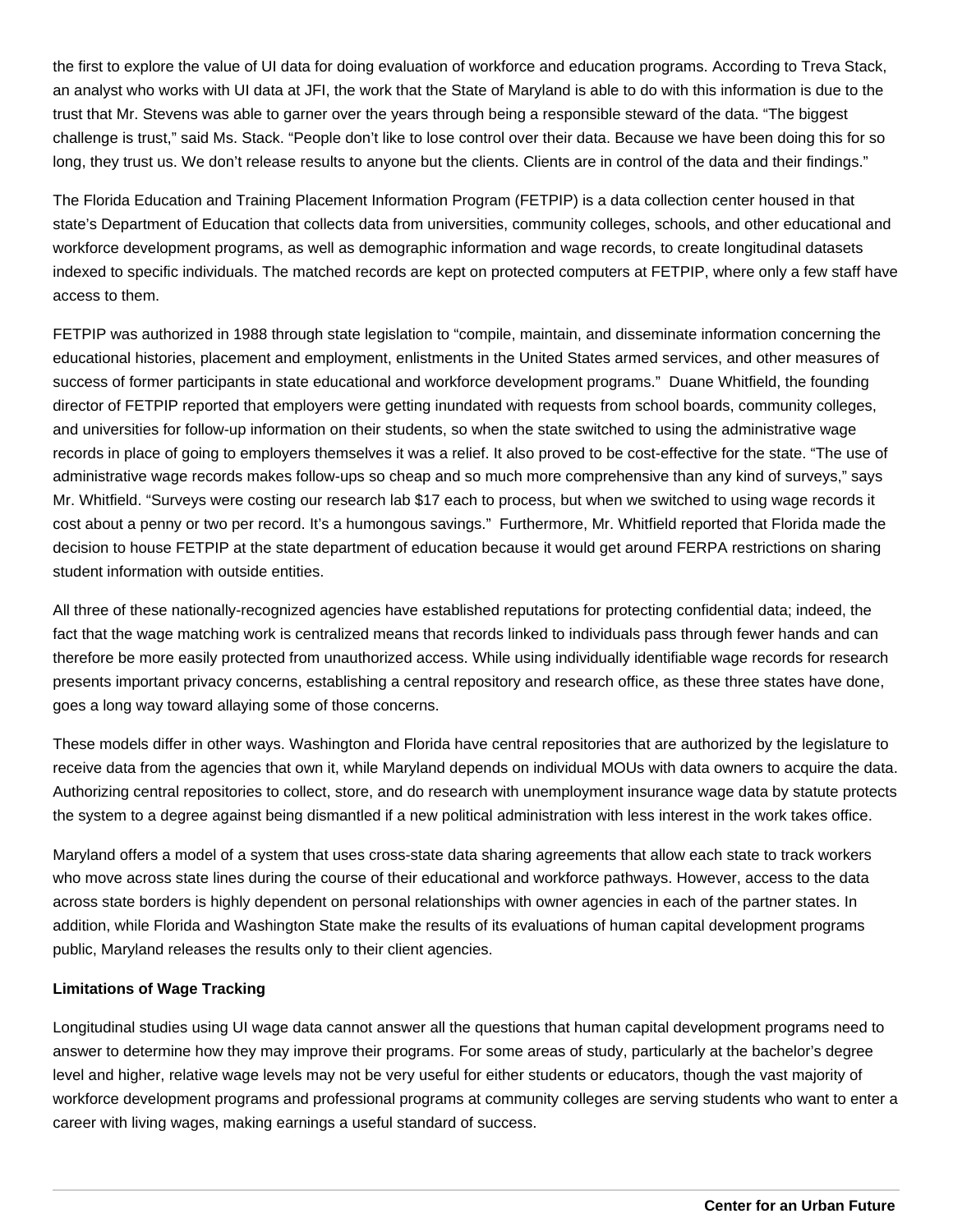More problematically, UI data does not contain information on occupations, so the data may show that a graduate of a radiology training program is working for an employer that is classified under health care but not whether they are working as a radiologist's assistant or as an administrative assistant in a radiologist's office.

Also, the data reports wage levels by quarter in the aggregate, so there is no way to distinguish how much of an individual employee's wages came from base salary, overtime benefits, bonuses, or other sources. This lack of specificity makes it difficult to compare wage levels across employees and employers. Finally, wage data from self-employed individuals and agricultural, federal, railroad, and military workers are not reported through the unemployment insurance system, so alumni and former participants of workforce development programs employed in these areas of the labor market cannot be tracked. Federal workers counted under a different data system called FEDES, to which some states, including Maryland, have negotiated access.

David Pavelcheck of the Washington State Workforce Training and Education Coordinating Board cautions that when translating the evaluation results into action, policymakers should be careful to recognize that the data only provide a simple picture about educational and workforce pathways, and that at best they can point to areas in the human capital development system that need improvement. "Everyone wants the data to point out simple and clear instructions," he cautions. "Data can't be less complicated than reality, and reality is very complicated. People come in [to my office] saying 'tell me which programs are less efficient than others and I will kill them in a New York minute.' These programs serve different client groups for different purposes, so cutting the ones that are deemed less efficient is not always what you want to do. But people don't want to hear that."

Nonetheless, most of the researchers and program administrators to whom we spoke considered UI wage records to be the gold standard source for tracking individual workforce outcomes, especially because there are almost no reliable alternative sources. Specifically, UI wage record data has the advantage of being available nationwide and being indexed by Social Security number, which provides an ideal individual identifier to make it more straightforward to match the data with that other datasets that are also indexed with Social Security numbers. It is also relatively inexpensive compared to sending out surveys or contacting employers individually to get the information.

Giving agencies the capacity to use UI wage data for research is the key to ensuring that Governor Cuomo's first step in opening access to data becomes a giant leap forward for the ability of the state's human capital development programs to evaluate program effectiveness and develop long-term economic strategies that build off of local workforce assets.

New York City has taken the lead through the Office of Human Capital Development (OHCD) in expanding access to UI wage records, and is also the part of the state that is most likely to benefit from access to these data. While New York City agencies such as OHCD, the Center for Economic Opportunity and CUNY already have the capacity to use this information for program evaluation, agencies in other parts of the state are less likely to be as well equipped to do so.

Therefore, the very best way the state can ensure that all human capital programs in the state have equal access to evaluation services is to follow Florida's model and establish a central state-level office funded with general revenues. Like Maryland, it should establish data sharing agreements with nearby states to capture the outcomes of New Yorkers who seek employment outside the state. Finally, New York should follow Washington State's model of conducting regular evaluations and making summary results available to the public.

After all, opening access to evaluation data is only as powerful as the state's human capital development programs' ability to leverage the data to improve its programs.

"A More Accountable Workforce Development System" is part of a series of commentaries about workforce development and